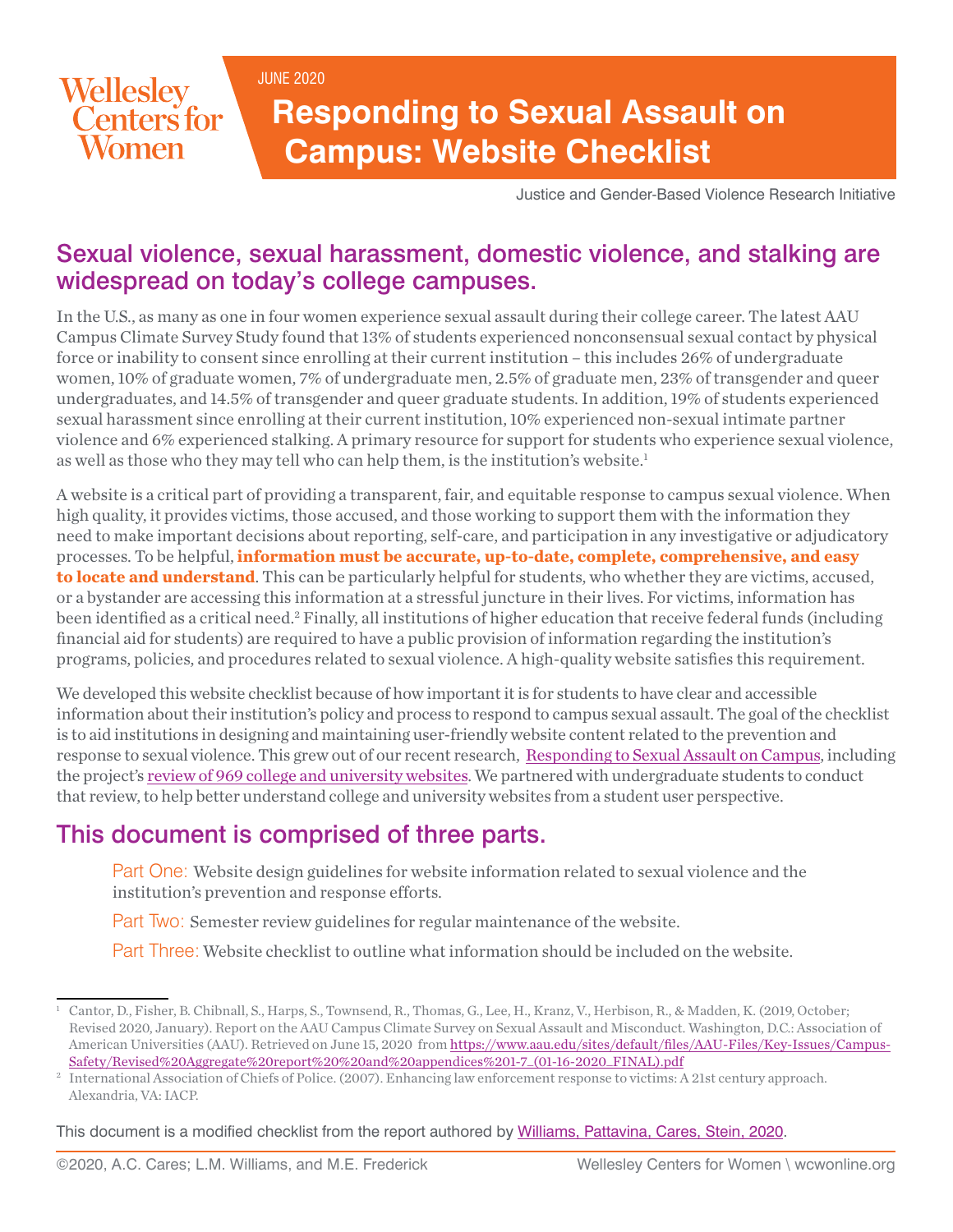## PART ONE: Website design guidelines for colleges and universities



#### Have a link to sexual assault resources on the main institution web page

- Use inclusive language to make clear the policies, process, programs, and resources that apply and are available to all students, regardless of their background
- Gather all information or links to all information to include on one main sexual assault resources web page
- Make full information available on the public access website and within any password access systems, such as campus portals
- Use graphics when possible to illustrate processes, but always accompany with a narrative description
- Whenever possible, make information available on the web page, not as part of a pdf
- When use of pdfs is necessary, ensure the pdf is searchable
- If the pdf is long or has multiple sections, ensure there is a live table of contents included, so users can click on a section title in the table of contents and be taken directly to that section of the document

# Use a Google powered search box for searching the institution website as it better accommodates misspellings and non-exact search terms

- Ensure that the web content is viewable across different platforms (computers, tablets, and phones) and web browsers
- Make sure resources (on and off campus) are clearly designated as confidential or not confidential
- Make sure long documents include a live table of contents
- When a web page is long and requires substantial scoring, include a guide to sections at the beginning with relevant hyperlinks for users to jump to sections of interest



#### Ensure that information on the website related to prevention and response to sexual violence is formatted such that it is compatible with accessibility software for those with visual and other impairments, such as a text reader program

- Work with the institution's IT and/or marketing departments to assist in these efforts
- Designate someone, preferably a student, to review the website information related to sexual violence prevention and response efforts before the start of every semester

## PART TWO: Review website each semester for accordance with guidelines and checklist



#### Check all hyperlinks, both internal and external

- Verify phone numbers, locations, and names for all on and off campus resources
- Ensure that the most recent policy information is linked to or included on the page
- Do a search on the website using the terms rape, sexual assault, sexual harassment, domestic violence, dating violence, and stalking to ensure that users can easily locate resources and applicable policies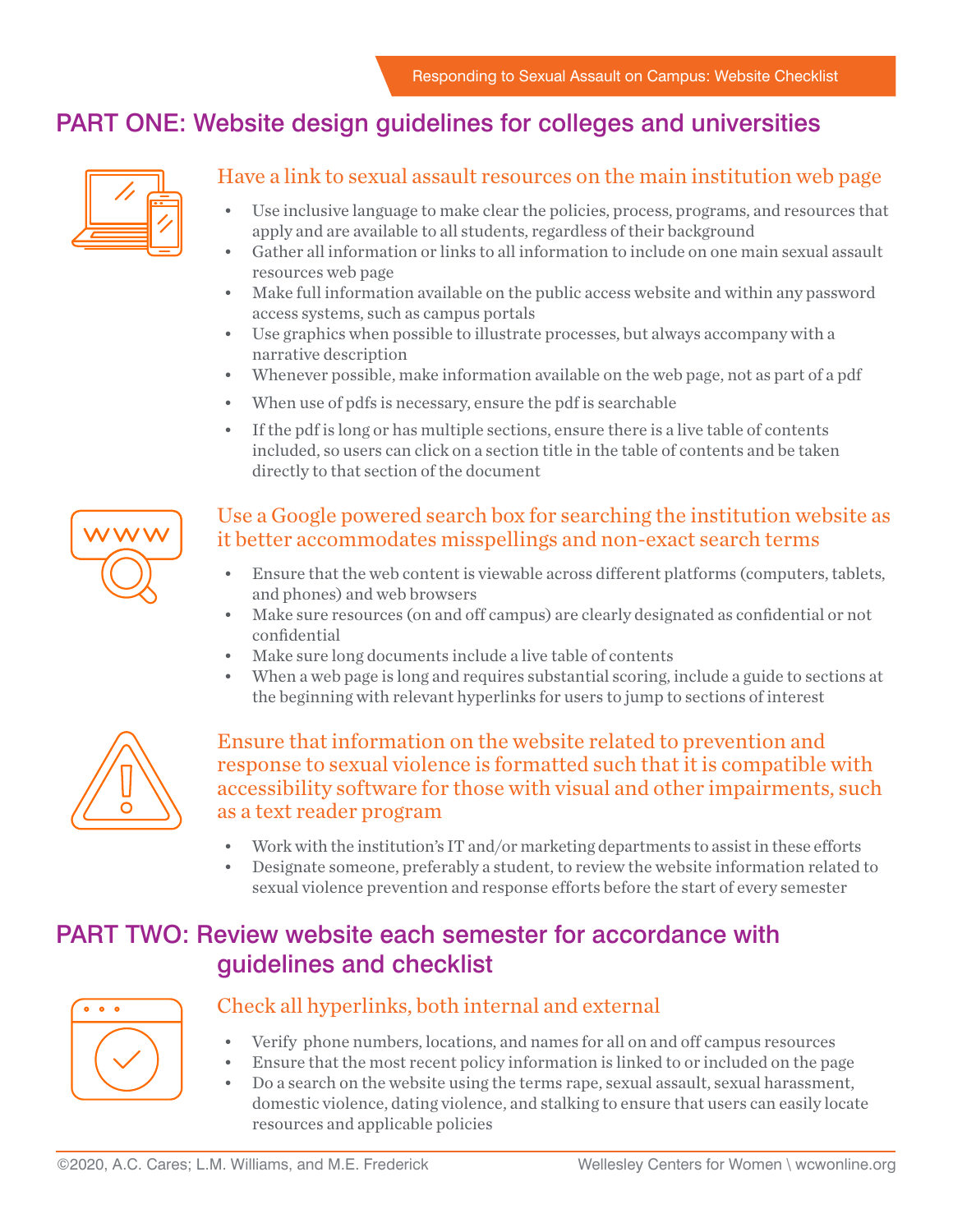# PART THREE: Website checklist

Below is a checklist of the content we recommend including on an institution's website to provide victims, those accused, and support people in their lives with high quality and comprehensive information to guide their decisionmaking and help them access appropriate support resources.

| <b>Support Resources</b>                                                                                                                                                                                                                                                                                                                                                                                                                                                                               | <b>Check</b> |
|--------------------------------------------------------------------------------------------------------------------------------------------------------------------------------------------------------------------------------------------------------------------------------------------------------------------------------------------------------------------------------------------------------------------------------------------------------------------------------------------------------|--------------|
| Resources available for victims on and off campus, including if the resource is confidential and<br>details such as names, phone numbers, office location, emails, websites, costs, and specific services<br>provided, including:<br>Counseling and mental health services<br><b>Health services</b><br>Locations to receive forensic sexual assault exams<br>Victim advocacy services<br>Legal assistance<br>Other services (e.g., disability services, LGBTQ services, academic support, service for |              |
| international students)                                                                                                                                                                                                                                                                                                                                                                                                                                                                                |              |
| Resources available for accused students on and off campus, including if the resource is confidential<br>and details such as names, phone numbers, office location, emails, websites, costs, and specific services<br>provided, including:<br>Counseling and mental health services<br>Health services<br>Legal assistance<br>Other services (e.g., disability services, LGBTQ services, academic support, service for<br>international students)                                                      |              |
| List of supportive measures offered by the institution available to victims and accused students                                                                                                                                                                                                                                                                                                                                                                                                       |              |
| Advice to victims on steps to take after the incident, including:<br>The importance of preserving evidence                                                                                                                                                                                                                                                                                                                                                                                             |              |
| How to report to Title IX                                                                                                                                                                                                                                                                                                                                                                                                                                                                              |              |
| How to report to campus and local police<br>Information on obtaining and enforcing:                                                                                                                                                                                                                                                                                                                                                                                                                    |              |
| Campus issued no contact orders*                                                                                                                                                                                                                                                                                                                                                                                                                                                                       |              |
| Off-campus civil and criminal restraining orders*                                                                                                                                                                                                                                                                                                                                                                                                                                                      |              |

*\* Orders can be temporary or permanent, and there are different types that vary by state and can be referred to as restraining orders, protective orders, stay away orders, no contact orders and more.*

| <b>General Policies &amp; Process</b>                                                                                                         | Check |
|-----------------------------------------------------------------------------------------------------------------------------------------------|-------|
| Title IX policy, including:<br>$\Box$ Procedures that will be followed once a report is received                                              |       |
| Notice of non-discrimination statement that the institution does not discriminate on the basis of<br>sex in education policies                |       |
| Notice prohibiting retaliation and steps that officials at the institution will take to prevent<br>retaliation and respond to it if it occurs |       |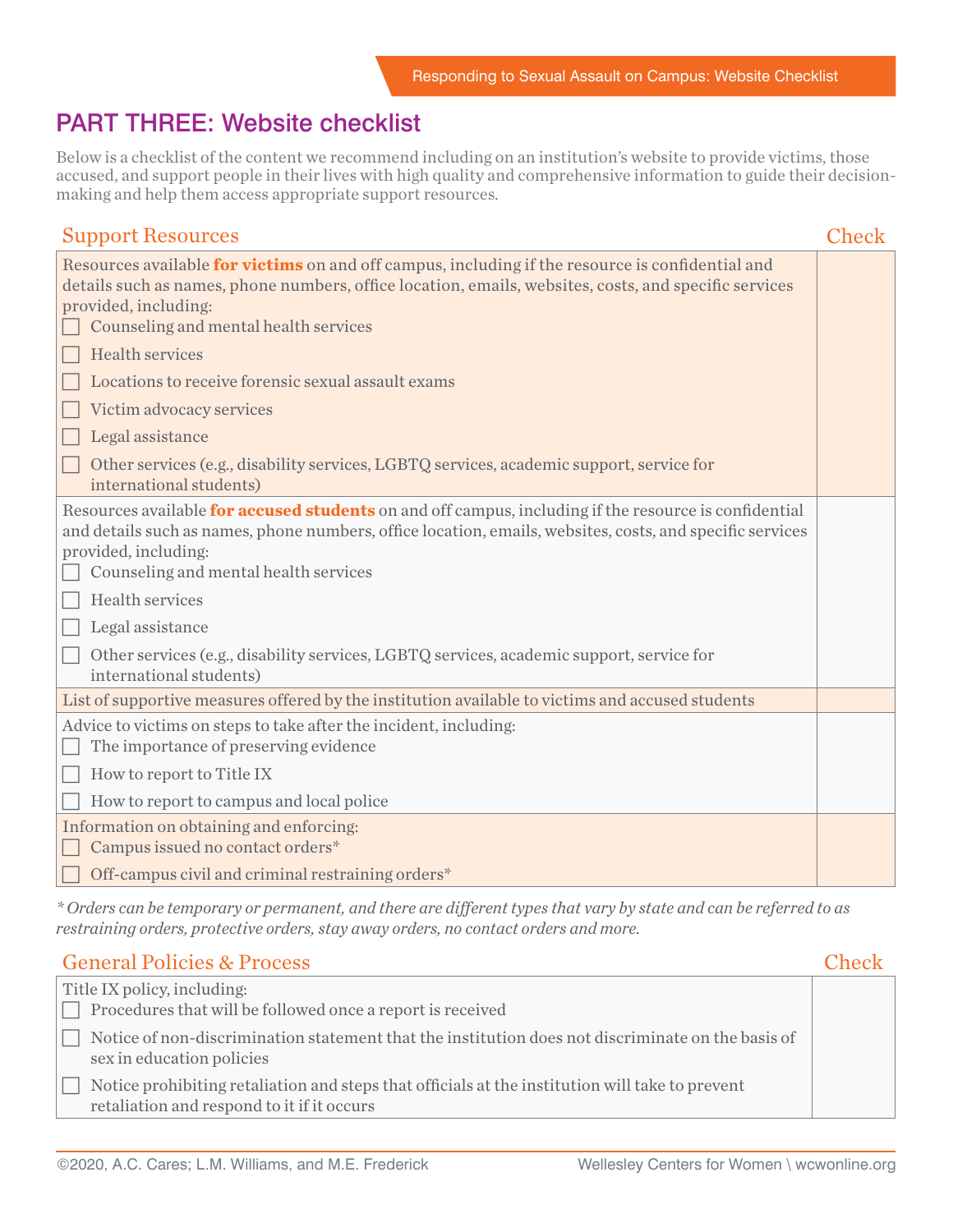### PART THREE: Website checklist (contd.)

| Reporting                                                                                                                                             | Check |
|-------------------------------------------------------------------------------------------------------------------------------------------------------|-------|
| Instructions on how to report an incident of sexual assault, sexual harassment, dating violence,<br>domestic violence, or stalking to campus Title IX |       |
| Information on how to contact a Title IX Coordinator, including:<br>Name of Title IX Coordinator(s) - not just job title                              |       |
| Email                                                                                                                                                 |       |
| <b>Phone Number</b>                                                                                                                                   |       |
| Office Address                                                                                                                                        |       |
| Instructions and link to any options for anonymous reporting                                                                                          |       |
| Statement that making a report to Title IX is not the same as filing a formal complaint                                                               |       |
| Details on requests for confidentiality in the Title IX process, including:<br>How to request confidentiality                                         |       |
| Who will consider the request                                                                                                                         |       |
| How confidentiality will be maintained                                                                                                                |       |
| Information on reporting sexual assault, domestic violence, dating violence, or stalking to law<br>enforcement authorities, including:<br>On-campus   |       |
| Local police                                                                                                                                          |       |
| Assistance provided by campus authorities in reporting to law enforcement                                                                             |       |
| Ability to opt out of reporting to law enforcement (when applicable)                                                                                  |       |

#### Post-Reporting & Investigations

| V.     | ٠ | ٩      |        |  |
|--------|---|--------|--------|--|
| $\sim$ |   | $\sim$ | $\sim$ |  |

| Notification that interim measures are available during investigation and adjudication                                                                                |  |
|-----------------------------------------------------------------------------------------------------------------------------------------------------------------------|--|
| The time frame for the investigation                                                                                                                                  |  |
| Notice that complainant and respondent can have advisors of choice present throughout the process<br>and that this includes meetings with investigators and hearings* |  |
| List of options that may be implemented as a part of interim measures during investigation and<br>adjudication                                                        |  |
| Information on how to request accommodations including changes to:<br>Academic arrangements                                                                           |  |
| Living arrangements                                                                                                                                                   |  |
| <b>Transportation arrangements</b>                                                                                                                                    |  |
| Sports and other student activities                                                                                                                                   |  |
| Work schedules and assignments                                                                                                                                        |  |
| Descriptions of the disciplinary proceedings under Title IX policy, including procedures that will be<br>followed once a report is received                           |  |
|                                                                                                                                                                       |  |

*\* "Complainant" and "respondent" is the language often used in Title IX cases for what would often otherwise be called victim and accused.*